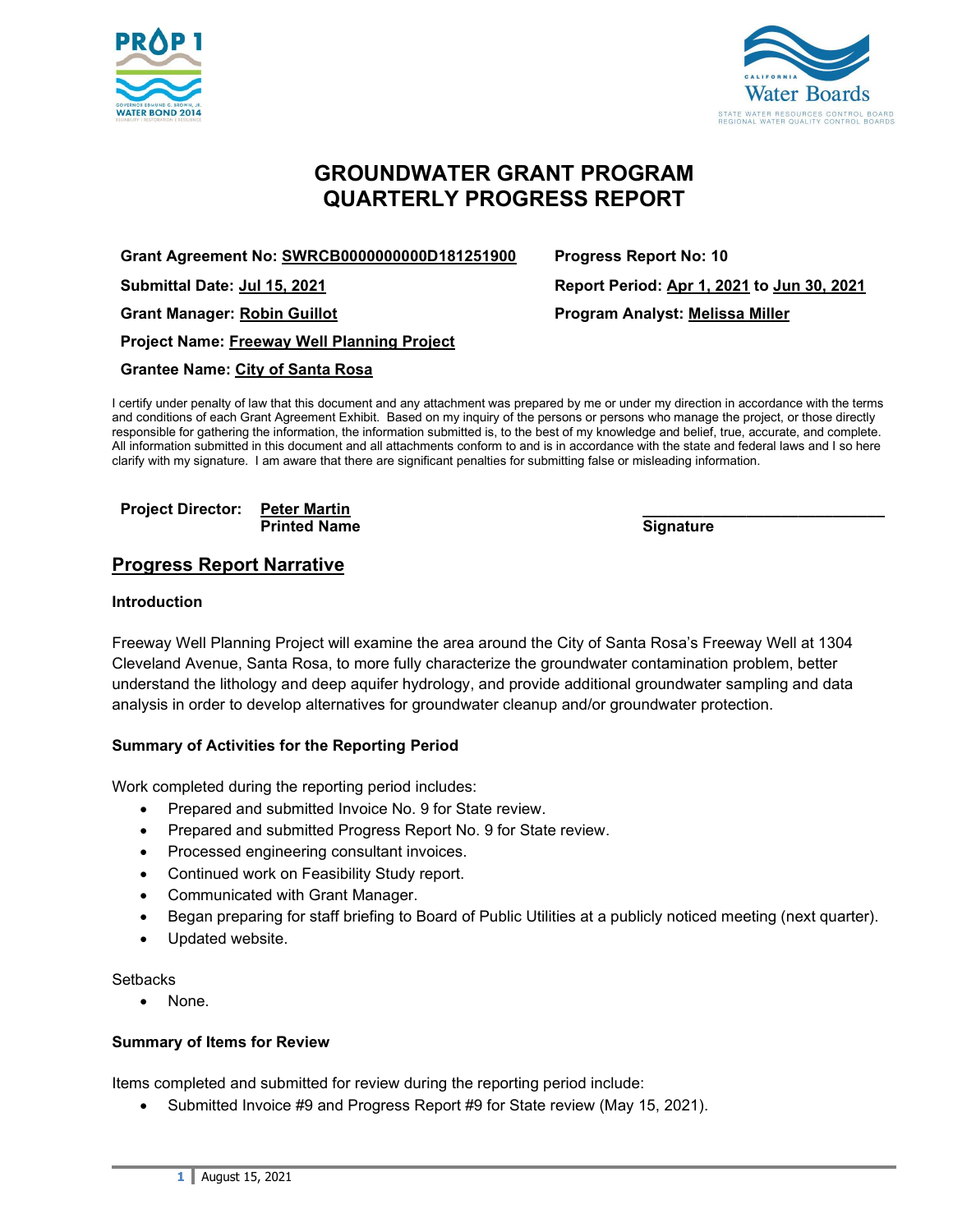



# **Summary of Items in Progress**

Items in progress/developed, or not worked on, during the reporting period include:

- A.1 Project Management (Cumulative 90% Complete)
	- 1.2 Notification of upcoming meetings, workshops, and trainings Preparing to provide staff briefing to the Board of Public Utilities at a publicly noticed meeting (next quarter).
	- 1.3 Detailed project schedule Contract amendment for timeline extension previously approved by **State**
	- 1.4 Periodic and final site visits Final site visit conducted previously.
	- 1.5 Pre, during, and post construction photos previously completed.
- A.2 General Compliance Requirements (Cumulative 100% Complete)
	- 2.1 All tasks completed previously.
- A.3 Permitting and Environmental Compliance (Cumulative 100% Complete)
	- 3.1 List of Approvals, Entitlements, or Permits previously submitted.
	- 3.2 Final CEQA documentation previously submitted.

A.4 Technical Advisory Committee (Cumulative 95% Complete)

- 4.1 List of TAC members previously submitted.
- 4.2 Summary of Kickoff meeting previously submitted.
- 4.3 Meeting materials for the Kickoff meeting previously submitted. - TAC meeting scheduled for next quarter (Jul 28) to review Draft Feasibility Study Report.

A.5 Stakeholder Advisory Group (Cumulative 100% Complete)

- 5.1 List of SAG members previously submitted.
- 5.2 SAG meeting schedule and outreach materials previously submitted.
- 5.3 SAG meeting materials previously submitted.

A.6 Remedial Investigation Workplan (Cumulative 100% Complete)

- 6.1 Final RI Workplan previously submitted.
- A.7 Remedial Investigation Report (Cumulative 100% Complete)
	- 7.1.2 No workplan changes proposed to date.
	- 7.2 RI Report final version submitted to TAC.
	- 7.2.3 Summary of Field Work Activities included in final Remedial Investigation Report.
- A.8 Feasibility Study Report (Cumulative 90% Complete)
	- 8.1 Admin draft completed. Final draft being prepared for TAC review next quarter.
- A.9 Public Outreach (Cumulative 95% Complete)
	- 9.1 Project webpage previously completed. Website updated quarterly.
	- 9.2 Public Meeting Meeting held on Aug 1, 2019. All materials previously submitted.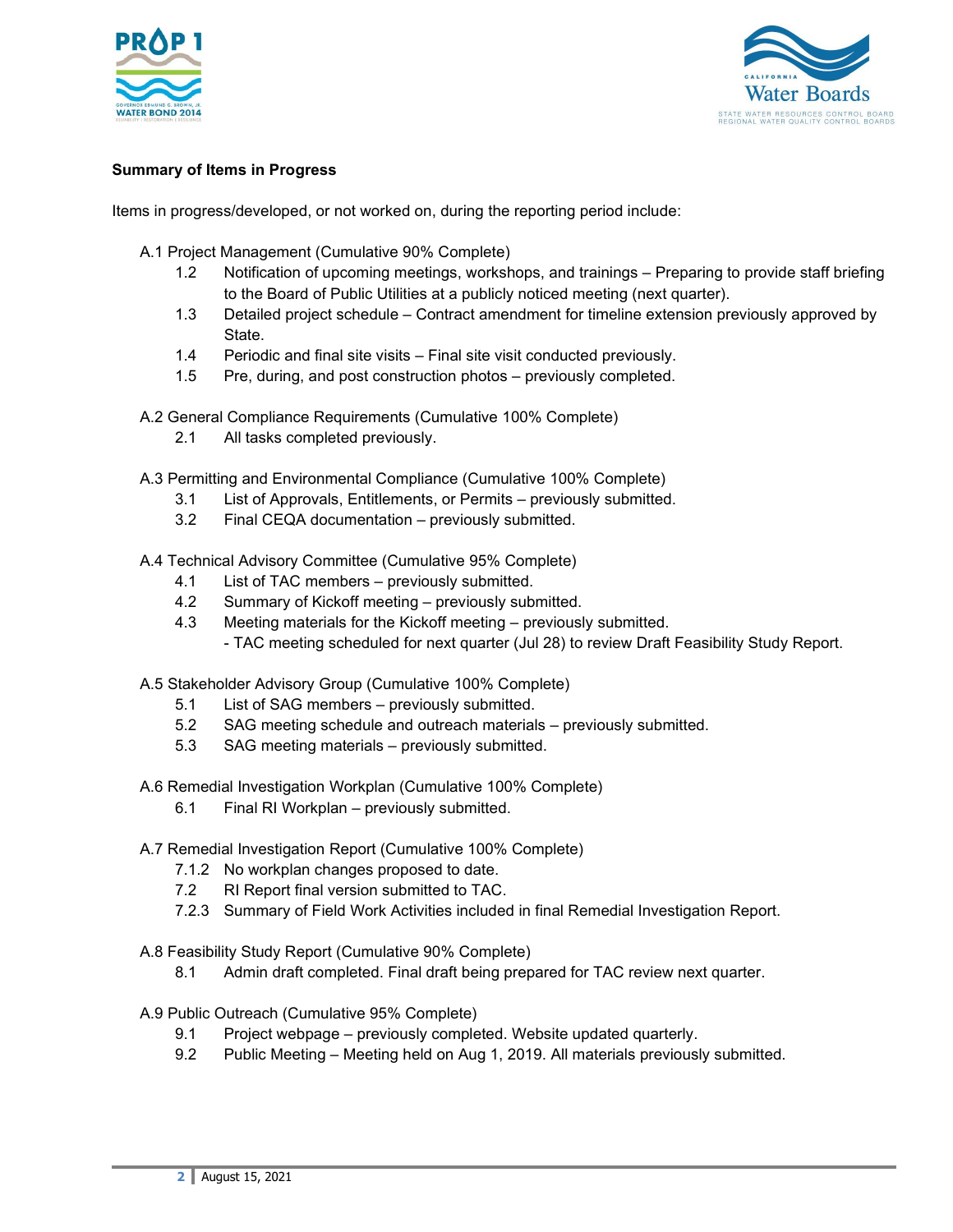



# **Summary of Work Completed to Date**

| Due Date: | The due dates in this column should be identical to the grant agreement due dates. If a                                                   |
|-----------|-------------------------------------------------------------------------------------------------------------------------------------------|
|           | date change is made through formal modification or amendment, then the revised date<br>can be inserted once the change has been approved. |
|           |                                                                                                                                           |

% of Work Complete: Cumulative percentage of work completed to date.

Date Submitted: For items of review that are submitted more than once (i.e., progress reports), please leave previous submittal dates on the table so that there is a list of dates within the box. If a draft item for review is submitted, write "draft" after the date.

| Work<br>Item | <b>Items for Review</b>                                                | Due Date                   | % of Work<br>Completed | Date Submitted                                                                                                         |
|--------------|------------------------------------------------------------------------|----------------------------|------------------------|------------------------------------------------------------------------------------------------------------------------|
| 1.           | Project Management                                                     |                            |                        |                                                                                                                        |
| 1.2          | Notification of Upcoming Meetings,<br>Workshops, and Trainings         | Ongoing                    | 90%                    |                                                                                                                        |
| 1.3          | <b>Detailed Project Schedule</b>                                       | 60 Days after<br>Execution | 100%                   | 07/09/2018 draft<br>01/23/2019 revised                                                                                 |
| 1.4          | <b>Periodic and Final Site Visits</b>                                  | As Needed                  | 100%                   | 01/16/2019 with TAC<br>02/11/2020 with TAC                                                                             |
| 1.5          | Pre-, During, and Post-Construction Photos                             | Ongoing                    | 100%                   | Pre-construction<br>02/15/2020<br>During & post-construct.<br>05/15/2020<br>Final site visit (virtual)<br>Jan 20, 2021 |
| 2.           | General Compliance Requirements/Project Effectiveness and Performance  |                            |                        |                                                                                                                        |
| 2.1          | <b>GPS Information</b>                                                 | Ongoing                    | 100%                   | Tech docs uploaded                                                                                                     |
| 2.2          | Monitoring and Reporting Plan (MRP)                                    | April 2019                 | 100%                   | Draft 03/06/2019<br>Final 07/01/19                                                                                     |
| 2.3          | Quality Assurance Project Plan (QAPP)                                  | June 2019                  | 100%                   | Draft 04/10/2019<br>Final 07/01/19                                                                                     |
| 3.           | Permitting and Environmental Compliance                                |                            |                        |                                                                                                                        |
| 3.1          | List of Approvals, Entitlements or Permits for<br>the Planning Project | <b>March 2019</b>          | 100%                   | 04/08/2019 - List<br>02/15/2020 - Permits<br>11/12/20 - Dischg permit                                                  |
| 3.2          | Final CEQA Documentation                                               | Completed                  | 100%                   | Completed prior to<br>contract signatures                                                                              |
| 4.           | Technical Advisory Committee (TAC)                                     |                            |                        |                                                                                                                        |
| 4.1          | List of TAC Members                                                    | 90 Days after<br>Execution | 100%                   | 01/16/2019                                                                                                             |
| 4.2          | <b>Summary of Kickoff Meeting</b>                                      | Ongoing                    | 100%                   | 01/16/2019                                                                                                             |
| 4.3          | Agendas, Meeting Minutes, and Sign-In<br>Sheet(s)                      | 90 Days after<br>Execution | 90%                    | 1st mtg 01/16/2019<br>2nd mtg 06/13/2019<br>3rd mtg 08/06/2019<br>4th mtg 10/06/2019<br>5th mtg 01/06/2021             |
| 5.           | Stakeholder Advisory Group (SAG)                                       |                            |                        |                                                                                                                        |
| 5.1          | List of SAG Members                                                    | June 2019                  | 100%                   | 07/10/2019                                                                                                             |